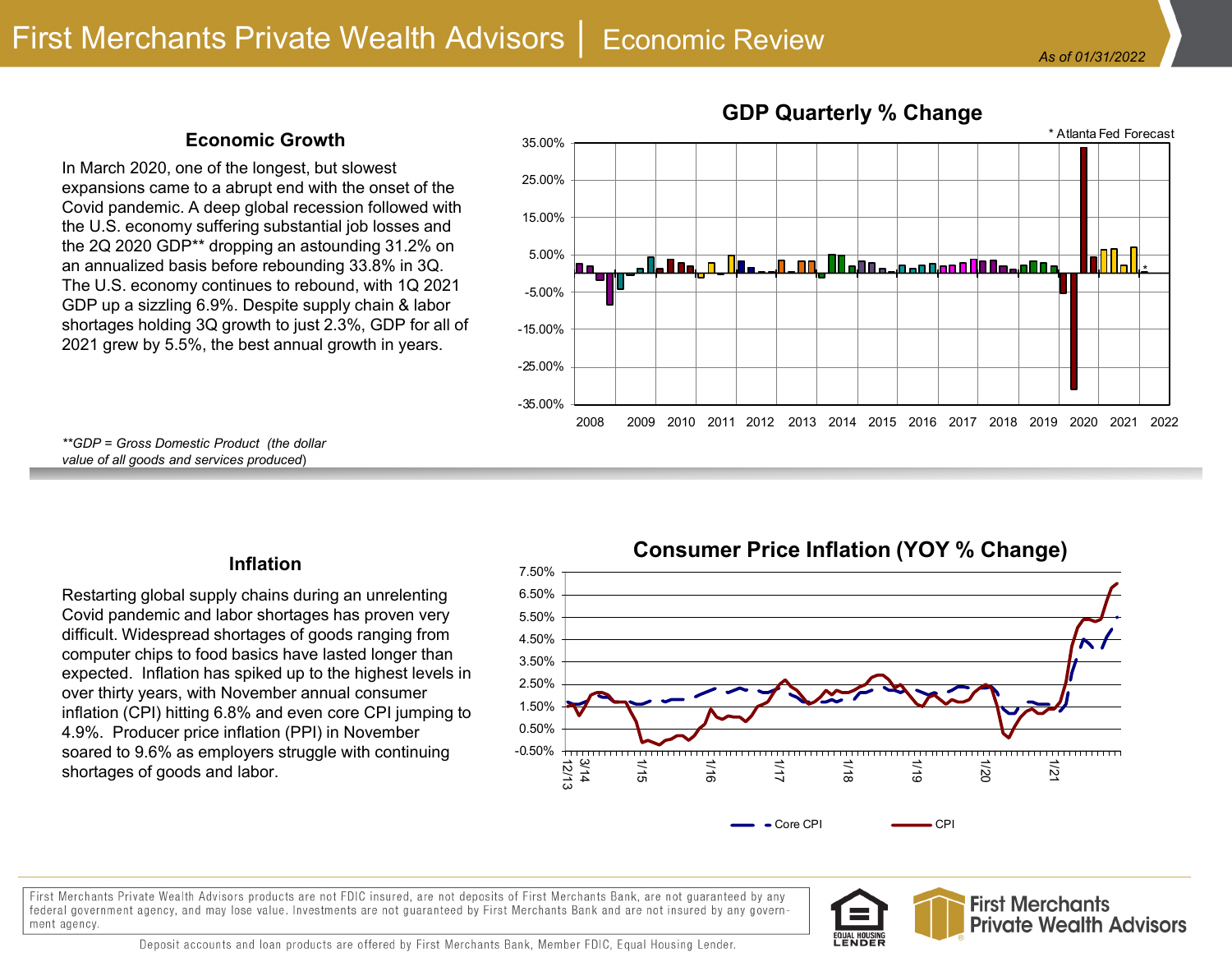## **U.S. Unemployment & Wage Growth** Source: FactSet

### **Labor Market**

National employment remains about 4 million short of pre-pandemic levels. About half are early retirees who may not return to the work force. Others are on the sidelines for various reasons. The unemployment rate has progressed lower from a pandemic high of nearly 15% to just 4.0% in January. Job openings remain at all-time highs (10.9 million) and January showed payroll growth of just 437,000 despite the tight labor market and continuing covid issues.



### **Corporate Profits**

Tax changes and a strong economy allowed the S&P 500 to post healthy profit growth in 2018. Profit growth in 2019 slowed dramatically as tax benefits faded and global growth waned. The pandemic hit corporate earnings hard in 2020, with earnings declining around 13%. However, S&P 500 operating earnings growth is expected to be up over 30% in 2021. 2022 earnings growth estimates are 7-8%, but remain dependent on the pandemic, supply chain problems, labor shortages, government stimulus and any tax changes.

**S & P Operating Earnings**



First Merchants Private Wealth Advisors products are not FDIC insured, are not deposits of First Merchants Bank, are not guaranteed by any federal government agency, and may lose value. Investments are not guaranteed by First Merchants Bank and are not insured by any government agency.





Deposit accounts and loan products are offered by First Merchants Bank, Member FDIC, Equal Housing Lender.